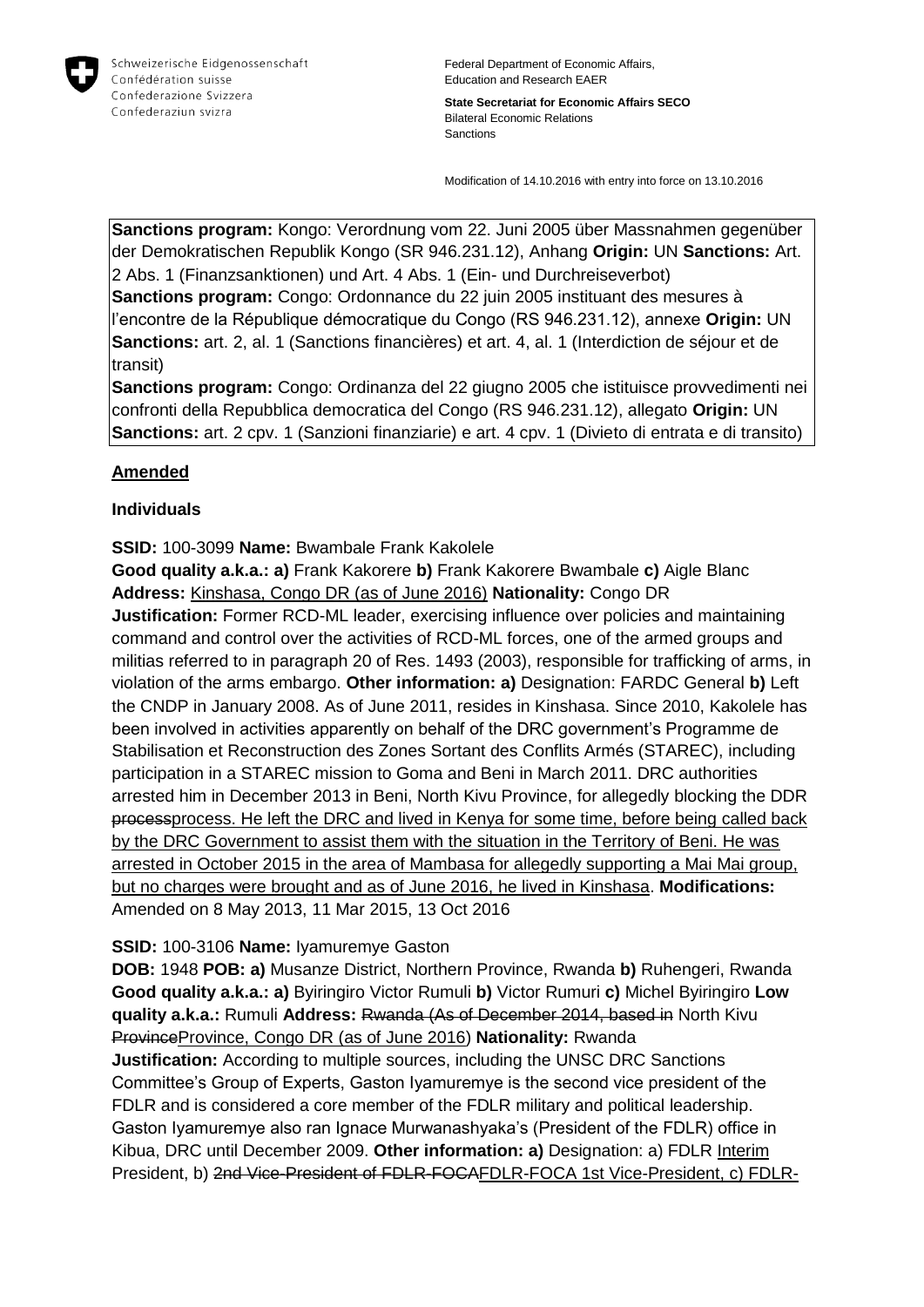FOCA Major General. **b)** Brigadier General. **Modifications:** Amended on 11 Mar 2015, 13 Oct 2016

**SSID:** 100-3131 **Name:** Katanga Germain

**DOB:** 28 Apr 1978 **POB:** Mambasa, Ituri Province, Congo DR **Address:** Congo DR (in prison) **Nationality:** Congo DR

**Justification:** FRPI chief. Involved in weapons transfers, in violation of the arms embargo. According to the Office of the SRSG on Children and Armed Conflict, he was responsible for recruitment and use of children in Ituri from 2002 to 2003. **Other information:** Appointed General in the FARDC in December 2004. Handed over by the Government of the DRC to the International Criminal Court on 18 October 2007. Convicted inInitially convicted on 23 May 2014 by the ICC to 12 years in prison for war crimes and crimes against humanity. Currentlyhumanity, the ICC Appeals Chamber reduced his sentence and determined that Katanga's sentence should be completed on 18 January 2016. Although he was detained in the Netherlands for the duration of his trial, Katanga was transferred to a DRC prison in the NetherlandsDecember 2015 and charged for other crimes previously committed in Ituri. **Modifications:** Amended on 8 May 2013, 11 Mar 2015, 13 Oct 2016

# **SSID:** 100-3136 **Name:** Lubanga Thomas

**POB:** Ituri, Congo DR **Address:** Congo DR (in prison) **Nationality:** Congo DR **Justification:** President of the UPC/L, one of the armed groups and militias referred to in paragraph 20 of Res.1493 (2003), involved in the trafficking of arms, in violation of the arms embargo. According to the Office of the SRSG on Children and Armed Conflict, he was responsible for recruitment and use of children in Ituri from 2002 to 2003. **Other information:** Arrested in Kinshasa in March 2005 for UPC/L involvement in human rights abuses violations. Transferred to the ICC on 17 March 2006. Convicted by the ICC in March 2012 and sentenced to 14 years in prison. On 1 December 2014, ICC appeals judges upheld Lubanga's conviction and sentence. Currently insentence. Transferred to a prison facility in the NetherlandsDRC on 19 December 2015 to serve out his sentence of imprisonment. **Modifications:** Amended on 8 May 2013, 11 Mar 2015, 13 Oct 2016

# **SSID:** 100-3150 **Name:** Mandro Khawa Panga

**DOB:** 20 Aug 1973 **POB:** Bunia, Congo DR **Good quality a.k.a.: a)** Kawa Panga **b)** Kawa Panga Mandro **c)** Kawa Mandro **d)** Yves Andoul Karim **e)** Mandro Panga Kahwa **f)** Yves Khawa Panga Mandro **Low quality a.k.a.: a)** Chief Kahwa **b)** Kawa **Address:** Uganda (as of May 2016) **Nationality:** Congo DR

**Justification:** Ex-President of PUSIC, one of the armed groups and militias referred to in paragraph 20 of Res. 1493 (2003) involved in arms trafficking, in violation of the arms embargo. According to the Office of the SRSG on Children and Armed Conflict, he was responsible for recruitment and use of children from 2001 to 2002. **Other information:** Placed in prison in Bunia in April 2005 for sabotage of the Ituri peace process. Arrested by Congolese authorities in October 2005, acquitted by the Court of Appeal in Kisangani, subsequently transferred to the judicial authorities in Kinshasa on new charges of crimes against humanity, war crimes, murder, aggravated assault and battery. In August 2014, a DRC military court in Kisangani convicted him of war crimes and crimes against humanity, sentenced him to nine years in prison, and ordered him to pay approximately USD 85,000 to his victims victims. He served his sentence and resides in Uganda as of May 2016. **Modifications:** Amended on 8 May 2013, 11 Mar 2015, 13 Oct 2016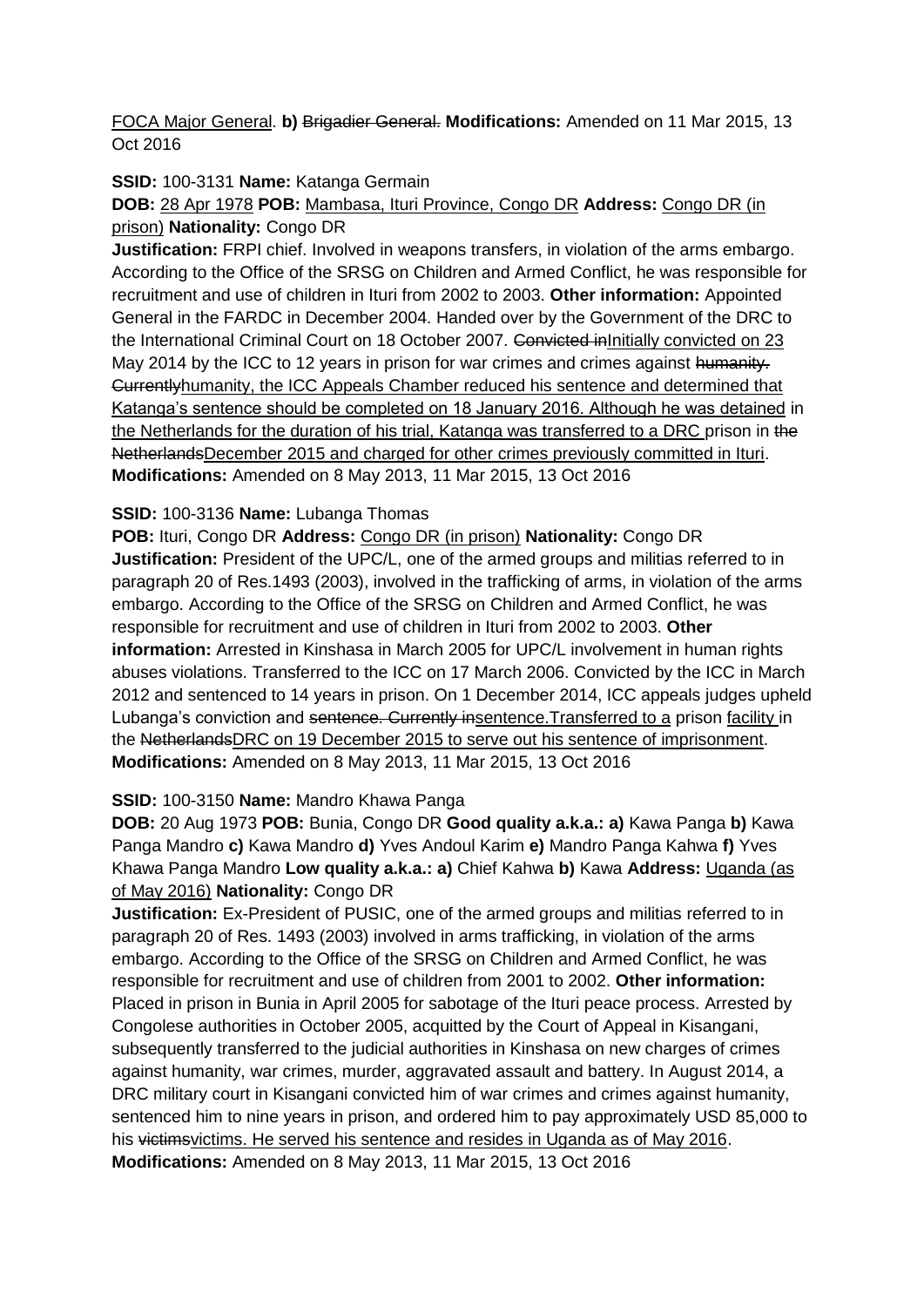**SSID:** 100-3166 **Name:** Mbarushimana Callixte

**DOB:** 24 Jul 1963 **POB:** Ndusu/Ruhengeri, Northern Province, Rwanda **Nationality:** Rwanda

**Justification:** Executive Secretary of the FDLR and Vice-President of the FDLR military high command until his arrest. Political/Military leader of a foreign armed group operating in the Democratic Republic of the Congo, impeding the disarmament and the voluntary repatriation and resettlement of combatants, per Security Council resolution 1857 (2008) OP 4 (b). **Other information: a)** Arrested in Paris on 3 October 2010 under ICC warrant for war crimes and crimes against humanity committed by FDLR troops in the Kivus in 2009 and transferred2009. Transferred to The Hague on 25 January 2011, but2011 and released by the ICC in late 20112011. Elected FDLR Executive Secretary on 29 November 2014 for a five-year term. **b)** Designation: FDLR Executive Secretary. **Modifications:** Amended on 11 Mar 2015, 13 Oct 2016

**SSID:** 100-3193 **Name:** Mudacumura Sylvestre

**DOB:** 1954 **POB:** Cellule Ferege, Gatumba sector, Kibilira commune, Gisenyi prefecture, Rwanda **Good quality a.k.a.: a)** Mupenzi Bernard **b)** General Major Mupenzi **c)** General Mudacumura **Low quality a.k.a.: a)** Radja **b)** Pharaoh **Address:** Kikoma forest, near Bogoyi, Walikale, North KivuKivu Province, Congo DR (as of June 20112016) **Nationality:** Rwanda

**Justification:** FDLR Commander, exercising influence over policies, and maintaining command and control over the activities of FDLR forces, one of the armed groups and militias referred to in paragraph 20 of Res. 1493 (2003), involved in trafficking of arms, in violation of the arms embargo. Mudacumura (or staff) was in telephone communication with FDLR leader Murwanashyaka in Germany, including at the time of the Busurungi Massacre May 2009, and military commander Major Guillaume during Umoja Wetu and Kimia II operations in 2009. According to the Office of the SRSG on Children and Armed Conflict, he was responsible for 27 cases of recruitment and use of children by troops under his command in North Kivu from 2002 to 2007. **Other information: a)** Military commanderThe International Criminal Court issued an arrest warrant for Mudacumura on 12 July 2012 for nine counts of FDLR-FOCA, also political 1st Vice-Presidentwar crimes, including attacking civilians, murder, mutilation, cruel treatment, rape, torture, destruction of property, pillaging and head of FOCA High Command, thus combining overall militaryoutrages against personal dignity, allegedly committed between 2009 and political command functions since the arrest of FDLR leaders2010 in Europe. As of 2014, based at the FDLR's headquarters in Nganga, North KivuDRC. **b)** Designation: a) FDLR-FOCA Commander b) FDLR-FOCA Lieutenant General. **Modifications:** Amended on 11 Mar 2015, 13 Oct 2016

## **SSID:** 100-3217 **Name:** Mukulu Jamil

**DOB: a)** 1965 **b)** 1 Jan 1964 **POB:** Ntoke Village, Ntenjeru Sub County, Kayunga District, Uganda **Good quality a.k.a.: a)** Steven Alirabaki **b)** David Kyagulanyi **c)** Musezi Talengelanimiro **d)** Mzee Tutu **e)** Abdullah Junjuaka **f)** Alilabaki Kyagulanyi **g)** Hussein Muhammad **h)** Nicolas Luumu **i)** Julius Elius Mashauri **j)** David Amos Mazengo **Low quality a.k.a.: a)** Professor Musharaf **b)** Talengelanimiro **Address:** Uganda (reportedly in prison as of September 2016) **Nationality:** Uganda

**Justification:** According to open-source and official reporting, including the UNSC DRC Sanctions Committee's Group of Experts' reports, Mr. Jamil Mukulu is the military leader of the Allied Democratic Forces (ADF), a foreign armed group operating in the DRC that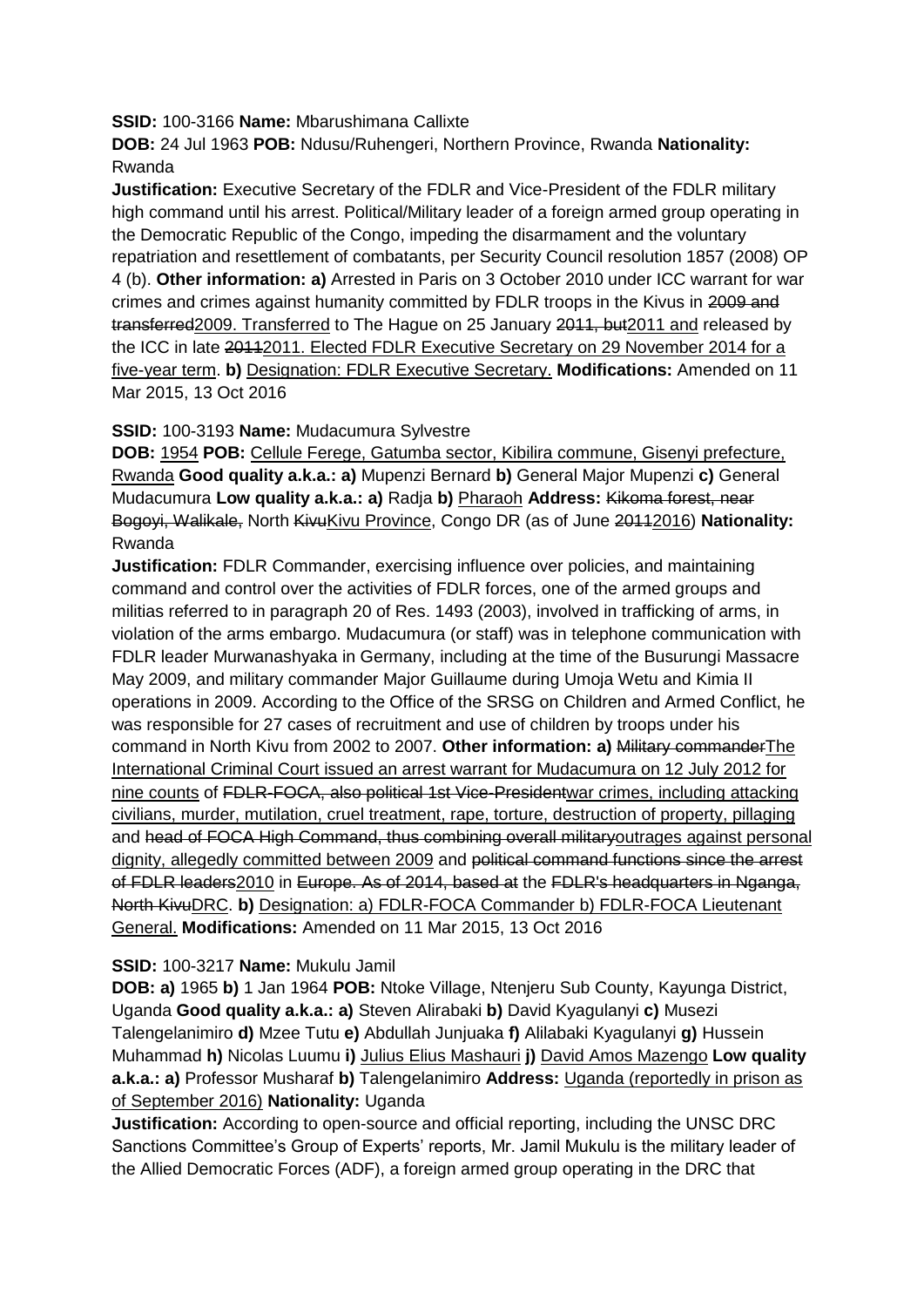impedes the disarmament and voluntary repatriation or resettlement of ADF combatants, as described in paragraph 4 (b) of resolution 1857 (2008). The UNSC DRC Sanction Committee's Group of Experts has reported that Mukulu has provided leadership and material support to the ADF, an armed group operating in the territory of the DRC. According to multiple sources including the UNSC DRC Sanctions Committee's Group of Experts' reports, Jamil Mukulu has also continued to exercise influence over the policies, provided financing, and maintained direct command and control over the activities of, ADF forces in the field, including overseeing links with international terrorist networks. **Relation:** Leader of the ADF (SSID 100-27961) **Other information: a)** Designation: a) Head of the Allied Democratic Forces (ADF), b) Commander, Allied Democratic Forces **b)** Whereabouts unknown asArrested in April 2015 in Tanzania and extradited to Uganda in July 2015. As of late 2014; however, heSeptember 2016, Mukulu is believed to bereportedly being held in North Kivu, DRCa police detention cell awaiting his trial for war crimes and grave breaches of the Geneva Convection under Ugandan Law. **Modifications:** Amended on 8 May 2013, 12 Aug 2014, 11 Mar 2015, 13 Oct 2016

## **SSID:** 100-3237 **Name:** Mujyambere Leopold

**DOB: a)** 17 Mar 1962 **b)** 1966 (approximately) **POB:** Kigali, Rwanda **Low quality a.k.a.: a)**  Musenyeri **b)** Achille **c)** Frere Petrus Ibrahim **Address:** Nyakaleke (south-eastKinshasa, Congo DR (as of Mwenga), South Kivu, Congo DRJune 2016) **Nationality:** Rwanda **Justification:** Commander of the Second Division of FOCA/the Reserve Brigades (an FDLR armed branch). Military leader of a foreign armed group operating in the Democratic Republic of the Congo, impeding the disarmament and the voluntary repatriation and resettlement of combatants, per Security Council resolution 1857 (2008) OP 4 (b). In evidence collated by the UNSC DRC Sanctions Committee Group of Experts, detailed in its report of 13 February 2008, girls recovered from FDLR-FOCA had previously been abducted and sexually abused. Since mid-2007, FDLR-FOCA, which previously recruited boys in their mid to late teens, has been forcefully recruiting youth from the age of 10 years. The youngest are then used as escorts, and older children are deployed as soldiers on the frontline, per Security Council resolution 1857 (2008) OP4 (d) and (e). **Other information: a)** As of late 2014,Became acting deputy commander of FDLR/FOCA, basedFDLR-FOCA Deputy Commander in 2014. Captured in Goma, DRC by Congolese security services in Nganga, North Kivuearly May 2016 and transferred to Kinshasa. **b)** Designation: a) FDLR-FOCA Chief of Staff b) FDLR-FOCA Interim Deputy Commander. **Modifications:** Amended on 11 Mar 2015, 13 Oct 2016

#### **SSID:** 100-3249 **Name:** Murwanashyaka Ignace

**Title:** Dr. **DOB:** 14 May 1963 **POB: a)** Butera, Rwanda **b)** Ngoma, Butare, Rwanda **Low quality a.k.a.:** Dr. Ignace **Address:** Germany (in prison) **Nationality:** Rwanda **Justification:** President of FDLR, and supreme commander of the FDLR armed forces exercising influence over policies, and maintaining command and control over the activities of FDLR forces, one of the armed groups and militias referred to in paragraph 20 of Res. 1493 (2003), involved in trafficking of arms, in violation of the arms embargo. In telephone communication with FDLR military field commanders (including during the Busurungi May 2009 massacre); gave military orders to the high command; involved in coordinating the transfer of arms and ammunition to FDLR units and relaying specific instructions for use; managing large sums of money raised through illicit sale of natural resources in areas of FDLR control. According to the Office of the SRSG on Children and Armed Conflict, he held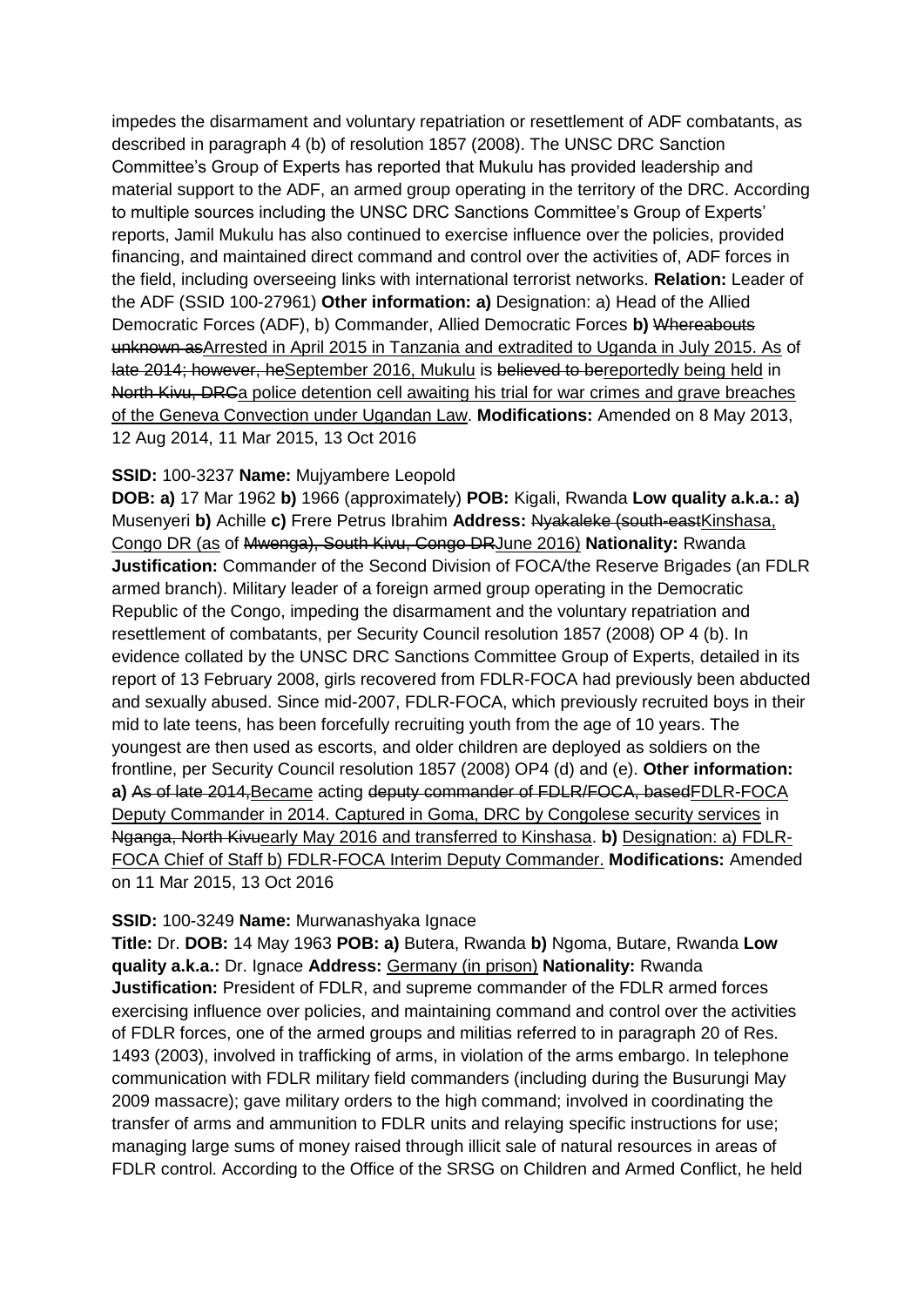command responsibility as President and military commander of FDLR for recruitment and use of children by the FDLR in Eastern Congo. **Other information: a)** Arrested by German authorities on 17 November 2009. Replaced 2009 and found guilty by Gaston lamuremye, alias «Rumuli» as Presidenta German court on 28 September 2015 of FDLR-FOCA. Murwanashyaka's trial forleadership of a foreign terrorist group and aiding in war crimescrimes. Received a 13-year sentence and crimes against humanity committed by FDLR troopsis in DRCprison in 2008 and 2009 beganGermany as of June 2016. Re-elected FDLR President on 4 May 2011 in29 November 2014 for a German courtfive-year term. **b)**  Designation: FDLR President. **Modifications:** Amended on 11 Mar 2015, 13 Oct 2016

## **SSID:** 100-3261 **Name:** Musoni Straton

**DOB: a)** 6 Apr 1961 **b)** 4 Jun 1961 **POB:** Mugambazi, Kigali, Rwanda **Good quality a.k.a.:**  IO Musoni **Nationality:** Rwanda

**Justification:** Through his leadership of the FDLR, a foreign armed group operating in the DRC, Musoni is impeding the disarmament and voluntary repatriation or resettlement of combatants belonging to those groups, in breach of resolution 1649 (2005). **Other information: a)** Arrested by German authorities on 17 November 2009. Musoni's trial for war crimes and crimes against humanity committed by FDLR troops in DRC in 2008 and 2009 began on 4 May 20112009, found guilty in a German court. Replaced as 1st Vice-Presidentcourt on 28 September 2015 of leadership of a foreign terrorist group, and received an 8-year sentence. Musoni was released from prison immediately after the FDLR by Sylvestre Mudacumuratrial, having served over 5 years of his sentence. **b)** Designation: Former FDLR Vice President. **Modifications:** Amended on 11 Mar 2015, 13 Oct 2016

## **SSID:** 100-3272 **Name:** Mutebutsi Jules

**DOB:** 1964 **POB:** Minembwe South Kivu, Congo DR **Good quality a.k.a.: a)** Jules Mutebusi **b)** Jules Mutebuzi **c)** Colonel Mutebutsi **Nationality:** Congo DR

**Justification:** Joined forces with other renegade elements of former RCD-G to take town of Bukavu in May 2004 by force. Implicated in the receipt of weapons outside of FARDC structures and provision of supplies to armed groups and militia mentioned in paragraph 20 of Res. 1493 (2003), in violation of the arms embargo. **Other information:** Former FARDC Deputy Military Regional Commander of 10th Military Region in April 2004, dismissed for indiscipline. In December 2007, he was arrested by Rwandan authorities when he tried to cross the border into the DRC. He has lived since in semi-liberty Reported to have died in Kigali (not authorized to leave the country).on 9 May 2014. **Modifications:** Amended on 11 Mar 2015, 13 Oct 2016

# **SSID:** 100-3284 **Name:** Ngudjolo Mathieu Chui

# **DOB:** 8 Oct 1970 **POB:** Bunia, Ituri Province, Congo DR **Good quality a.k.a.:** Cui Ngudjolo **Address:** Congo DR **Nationality:** Congo DR

**Justification:** FNI Chief of Staff and former Chief of Staff of the FRPI, exercising influence over policies and maintaining command and control over the activities of FRPI forces, one of the armed groups and militias referred to in paragraph 20 of Res. 1493 (2003), responsible for trafficking of arms, in violation of the arms embargo. According to the Office of the SRSG on Children and Armed Conflict, he was responsible for recruitment and use of children under 15 years old in Ituri in 2006. **Other information:** Arrested by MONUC in Bunia in October 2003. Surrendered by the Government of the DRC to the International Criminal Court on 7 February 2008. Acquitted of all charges by the ICC in December 2012. After being released from custody, 2012, and the verdict was detainedupheld by Dutch authorities,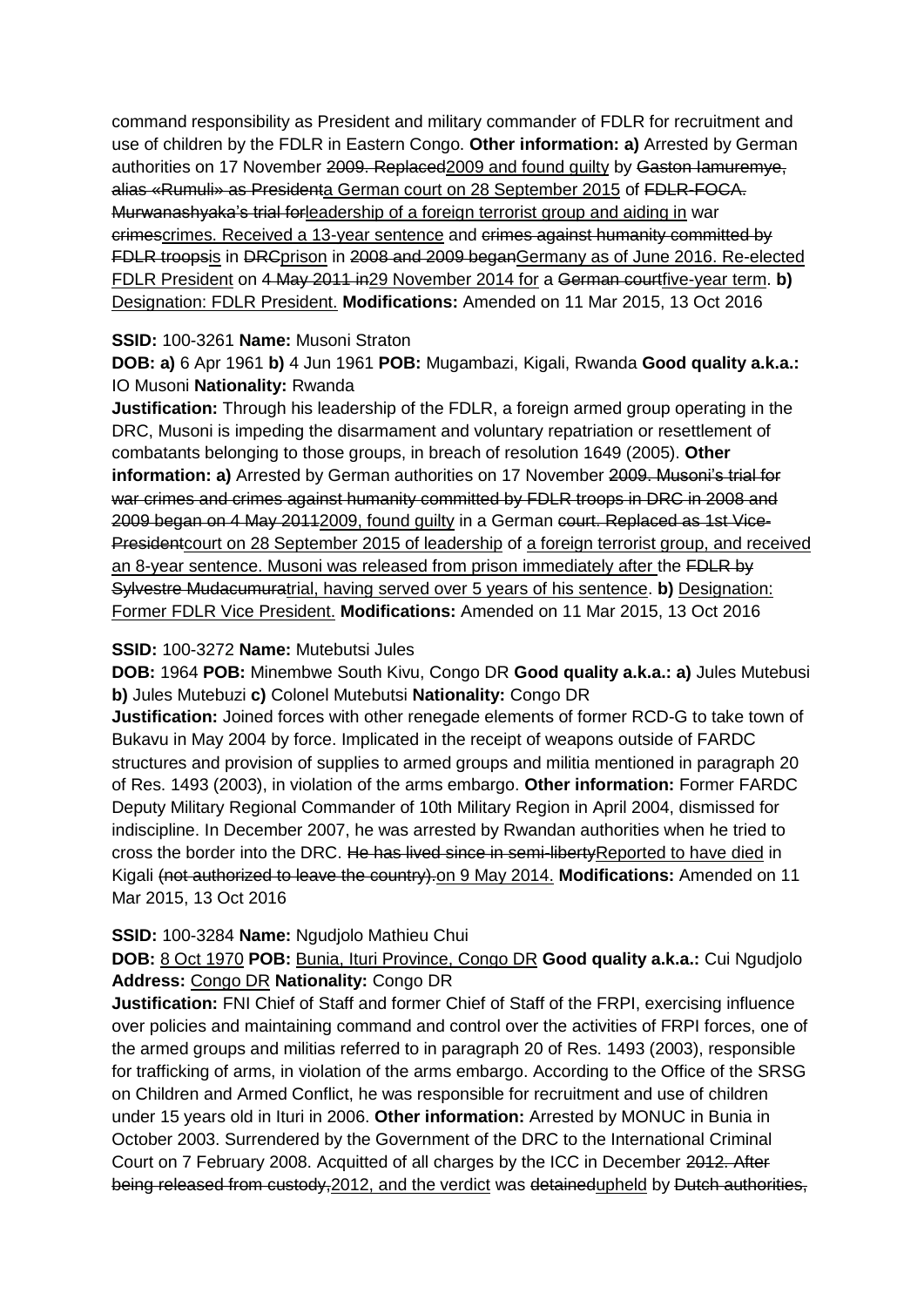and hasthe Appeals Chamber on 27 February 2015. Ngudjolo filed a claim for asylum in the Netherlands. The Prosecution appealedNetherlands, but was denied. He was deported to the ICC's decision; hearings were held in October 2014 and a decision is pending as of December 2014DRC on 11 May 2015. **Modifications:** Amended on 8 May 2013, 11 Mar 2015, 13 Oct 2016

## **SSID:** 100-3290 **Name:** Njabu Floribert Ngabu

**DOB:** 23 May 1971 **Good quality a.k.a.: a)** Floribert Njabu **b)** Floribert Ndjabu **c)** Floribert Ngabu Ndjabu **Nationality:** Congo DR **Identification document:** Passport No. OB 0243318, Congo DR

**Justification:** President of FNI, one of the armed groups and militias referred to in paragraph 20 of Res. 1493 (2003), involved in the trafficking of arms, in violation of the arms embargo. **Other information:** Under house arrest in Kinshasa since March 2005 for FNI involvement in human rights abuses.Transferred to The Hague on 27 March 2011 to testify in the ICC Germain Katanga and Mathieu Ngudjolo trials. Applied for asylum in the Netherlands in May 2011. In October 2012, a Dutch court denied his asylum claim. In July 2014, he was deported from the Netherlands to DRC, where he was placed under arrest. **Modifications:** Amended on 8 May 2013, 11 Mar 2015, 13 Oct 2016

## **SSID:** 100-3315 **Name:** Nsanzubukire Felicien

**DOB:** 1967 **POB: a)** Murama, Kigali, Rwanda **b)** Rubungo, Kigali, Rwanda **c)** Kinyinya, Kigali, Rwanda **Good quality a.k.a.:** Fred Irakeza **Address:** Magunda, Mwenga territory, South KivuKivu Province, Congo DR (as of June 20112016) Nationality: Rwanda **Justification:** Felicien Nsanzubukire supervised and coordinated the trafficking of ammunition and weapons between at least November 2008 and April 2009 from the United Republic of Tanzania, via Lake Tanganyika, to FDLR units based in the Uvira and Fizi areas of South Kivu. **Other information: a)** Designation: 1st battalion leader of the FDLR/FOCA, based in the Uvira-Sange area of South Kivua) FDLR-FOCA Subsector Commander b) FDLR-FOCA Colonel. **b)** A member of the FDLR since at least 1994 and operating in eastern DRC since October 1998. **Modifications:** Amended on 11 Mar 2015, 13 Oct 2016

#### **SSID:** 100-3325 **Name:** Ntawunguka Pacifique

**DOB: a)** 1 Jan 1964 **b)** 1964 (approximately) **POB:** Gaseke, Gisenyi Province, Rwanda **Good quality a.k.a.:** Pacifique Ntawungula **Low quality a.k.a.: a)** Colonel Omega **b)** Nzeri **c)** Israel **Address:** MatembeRutshuru Territory, North Kivu, Congo DR (as of June 20112016) **Nationality:** Rwanda

**Justification:** Commander of the First Division of FOCA (an FDLR armed wing). Military leader of a foreign armed group operating in the Democratic Republic of the Congo, impeding the disarmament and the voluntary repatriation and resettlement of combatants, in violation of Security Council resolution 1857 (2008) OP 4 (b). In evidence collated by the UNSC DRC Sanctions Committee Group of Experts, detailed in its report of 13 February 2008, girls recovered from FDLR-FOCA had previously been abducted and sexually abused. Since mid-2007, FDLR-FOCA, which previously recruited boys in their mid to late teens, has been forcefully recruiting youth from the age of 10 years. The youngest are then used as escorts, and older children are deployed as soldiers on the frontline, in violation of Security Council resolution 1857 (2008) OP4 (d) and (e). **Other information: a)** Designation: Commander, Operationala) FDLR-FOCA "SONOKI" Sector North Kivu «SONOKI» of FDLR-FOCA.Commander b) FDLR-FOCA Brigadier General **b)** Received military training in Egypt.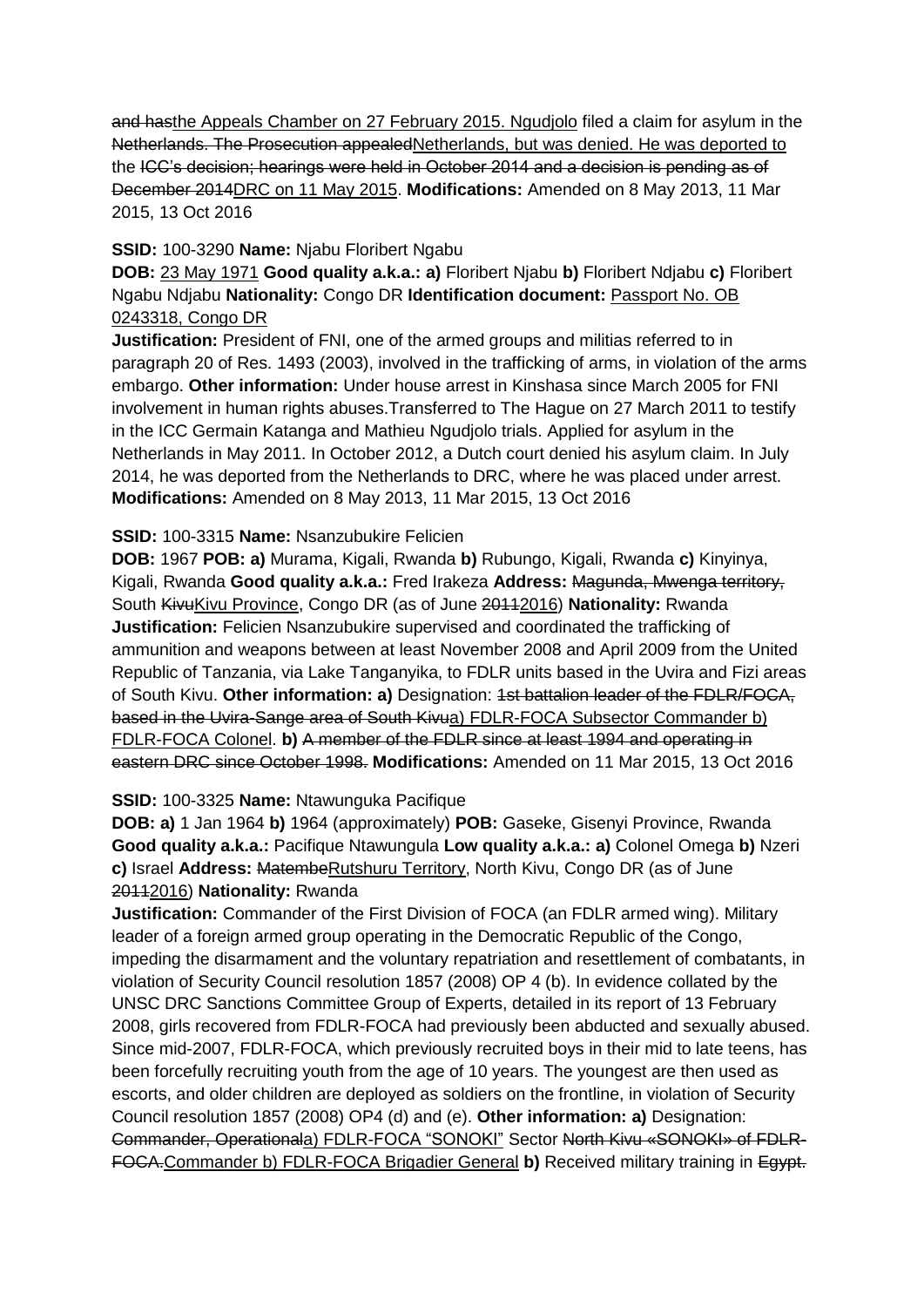As of late 2014, based in Tongo area, North KivuEgypt. **Modifications:** Amended on 11 Mar 2015, 13 Oct 2016

**SSID:** 100-3344 **Name:** Nzeyimana Stanislas

**DOB: a)** 1 Jan 1966 **b)** 1967 (approximately) **c)** 28 Aug 1966 **POB:** Mugusa, Butare, Rwanda **Good quality a.k.a.: a)** Deogratias Bigaruka Izabayo **b)** Izabayo Deo **c)** Jules Mateso Mlamba **Low quality a.k.a.: a)** Bigaruka **b)** Bigurura **Address:** Mukobervwa, North Kivu, Congo DR (as of June 2011) **Nationality:** Rwanda

**Justification:** Deputy Commander of the FOCA (an FDLR armed branch). Military leader of a foreign armed group operating in the Democratic Republic of the Congo, impeding the disarmament and the voluntary repatriation and resettlement of combatants, per Security Council resolution 1857 (2008) OP 4 (b). In evidence collated by the UNSC DRC Sanctions Committee Group of Experts, detailed in its report of 13 February 2008, girls recovered from FDLR-FOCA had previously been abducted and sexually abused. Since mid-2007, FDLR-FOCA, which previously recruited boys in their mid to late teens, has been forcefully recruiting youth from the age of 10 years. The youngest are then used as escorts, and older children are deployed as soldiers on the frontline, per Security Council resolution 1857 (2008) OP4 (d) and (e). **Other information: a)** Designation: Former FDLR-FOCA Deputy commander of the FDLR-FOCA.Commander **b)** Disappeared while in Tanzania in early 2013. Whereabouts unknown as of late 2014June 2016. **Modifications:** Amended on 8 May 2013, 11 Mar 2015, 13 Oct 2016

# **SSID:** 100-23719 **Name:** Kaina Innocent

**DOB:** Nov 1973 **POB:** Bunagana, Rutshuru territory, Congo DR **Good quality a.k.a.:**  Colonel Innocent Kaina **Low quality a.k.a.:** India Queen **Address:** Uganda (as of early 2016)

**Justification:** Innocent Kaina is currently a Sector commander in the Mouvement du 23 Mars (M23). He is responsible for and has committed serious violations of international law and human rights. In July 2007 the Garrison Military Tribunal of Kinshasa found Kaina responsible for crime against humanity committed in the District of Ituri, between May 2003 and December 2005. He was released in 2009 as part of the peace agreement between the Congolese government and the CNDP. Within the FARDC in 2009, he has been guilty of executions, abductions and maiming in Masisi territory. As Commander under the orders of General Ntaganda, he initiated the ex-CNDP mutiny in Rutshuru territory in April 2012. He ensured the security of the mutineers out of Masisi. Between May and August 2012, he oversaw the recruitment and training of over 150 children for the M23 rebellion, shooting the boys who had tried to escape. In July 2012 he travelled to Berunda and Degho for mobilization and recruitment activities for the M23. **Other information: a)** In Rwanda as of late 2014.Designation: Former M23 Deputy Commander **b)** Became M23 deputy commander after the flight of Bosco Taganda's faction to Rwanda in March 2013. Fled to Uganda in November 2013. In Uganda as of early 2016. **Modifications:** Listed on 19 Dec 2012, amended on 11 Mar 2015, 13 Oct 2016

# **SSID:** 100-23788 **Name:** Badege Eric

**DOB:** 1971 **Address:** Rwanda (as of early 2016) **Nationality:** Congo DR

**Justification: a)** According to a November 15, 2012, final report by the Group of Experts on the Democratic Republic of the Congo, "...Lt. Col. Eric Badege had become the focal point of M23 in Masisi and commanded joint operations... " with another military leader. Additionally, "a series of coordinated attacks carried out in August [2012] by Lt. Col. Badege... enabled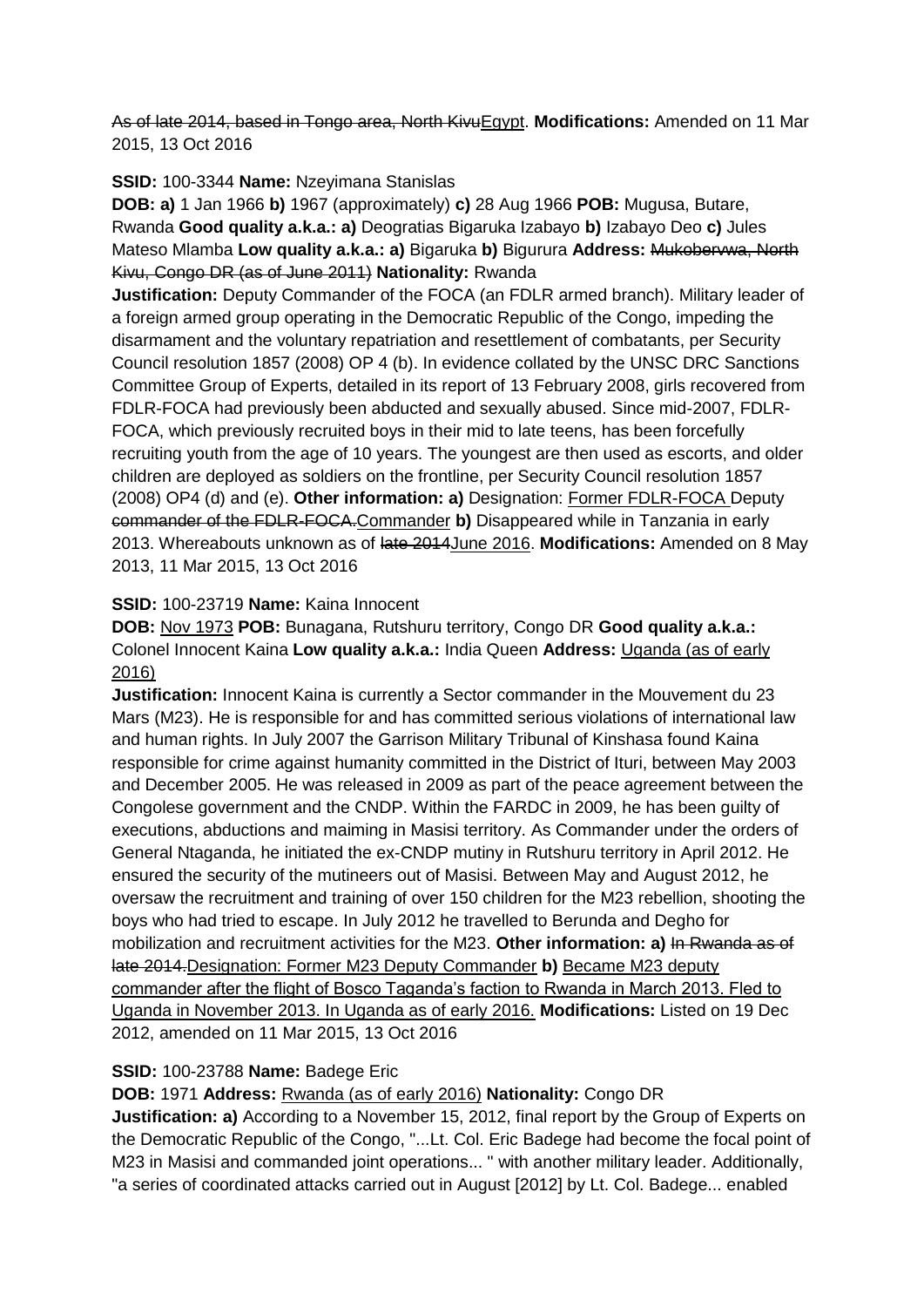M23 to destabilize a considerable part of Masisi territory." "According to former combatants, Lt Col. Badege... acted under the orders of Col. Makenga when he orchestrated the attacks. **b)** As a military commander of M23, Badege is responsible for serious violations involving the targeting of children or women in situations of armed conflict. According to the November 2012 Group of Experts report, there have been several major incidents of indiscriminate killings of civilians, including women and children. Since May 2012 Raia Mutomboki, under the command of M23, have killed hundreds of civilians in a series of coordinated attacks. In August, Badege carried out joint attacks which involved the indiscriminate killing of civilians. The November Group of Experts report states that these attacks were jointly orchestrated by Badege and Colonel Makoma Semivumbi Jacques. According to the Group of Experts Report, local leaders from Masisi stated that Badege commanded these Raia Mutomboki attacks on the ground. **c)** According to a July 28, 2012, Radio Okapi article, "the administrator of Masisi announced this Saturday, July 28th, the defection of the commander of the 2nd Battalion of the 410th Regiment FARDC base Nabiondo, about thirty kilometers northwest of Goma in North Kivu. According to him, Colonel Eric Badege and more than a hundred soldiers headed Friday to Rubaya, 80 kilometers north of Nabiondo. This information has been confirmed by several sources." **d)** According to a November 23, 2012 BBC article, M23 was formed when former members of the CNDP who had been integrated into the FARDC began to protest against bad conditions and pay, and lack of full implementation of the March 23, 2009 peace deal between the CNDP and the DRC that led to the CNDP's integration into the FARDC. **e)** M23 has been engaged in active military operations in order to take control of territory in eastern DRC, according to the November 2012 IPIS report. M23 and FARDC fought over control of several towns and villages in eastern DRC on July 24 and July 25, 2012; M23 attacked the FARDC in Rumangabo on July 26, 2012; M23 drove FARDC from Kibumba on November 17, 2012; and M23 took control of Goma on November 20, 2012. **f)** According to the November 2012 Group of Experts report, several ex-M23 combatants claim that M23 leaders summarily executed dozens of children who attempted to escape after being recruited as M23 child soldiers. **g)** According to a September 11, 2012 report by Human Rights Watch (HRW), a Rwandan man, 18, who escaped after being forcibly recruited in Rwanda told HRW that he witnessed the execution of a 16-year old boy from his M23 unit who had tried to flee in June. The boy was captured and beaten to death by M23 fighters in front of the other recruits. An M23 commander who ordered his killing then allegedly told the other recruits "[h]e wanted to abandon us," as an explanation for why the boy had been killed. The report also states that witnesses claimed that at least 33 new recruits and other M23 fighters were summarily executed when they attempted to flee. Some were tied up and shot in front of other recruits as an example of the punishment they could receive. One young recruit told HRW, "[w]hen we were with M23, they said [we had a choice] and could stay with them or we could die. Lots of people tried to escape. Some were found and then that was immediately their death." **Other information:** He fled to Rwanda in March 2013 and is still living there as of early 2016. **Modifications:**  Listed on 5 Feb 2013, amended on 11 Mar 2015, 13 Oct 2016

#### **SSID:** 100-23793 **Name:** Runiga Jean-Marie Lugerero

**DOB: a)** 1960 (approximately) **b)** 9 Sep 1966 **POB:** Bukavu, Congo DR **Good quality a.k.a.:** Jean-Marie Rugerero **Address:** Rubavu / Mudende, Rwanda

**Justification: a)** A July 9, 2012 document signed by M23 leader Sultani Makenga named Runiga as the coordinator of the political wing of M23. According to the document, Runiga's appointment was prompted by the need to ensure the visibility of the M23 cause. **b)** Runiga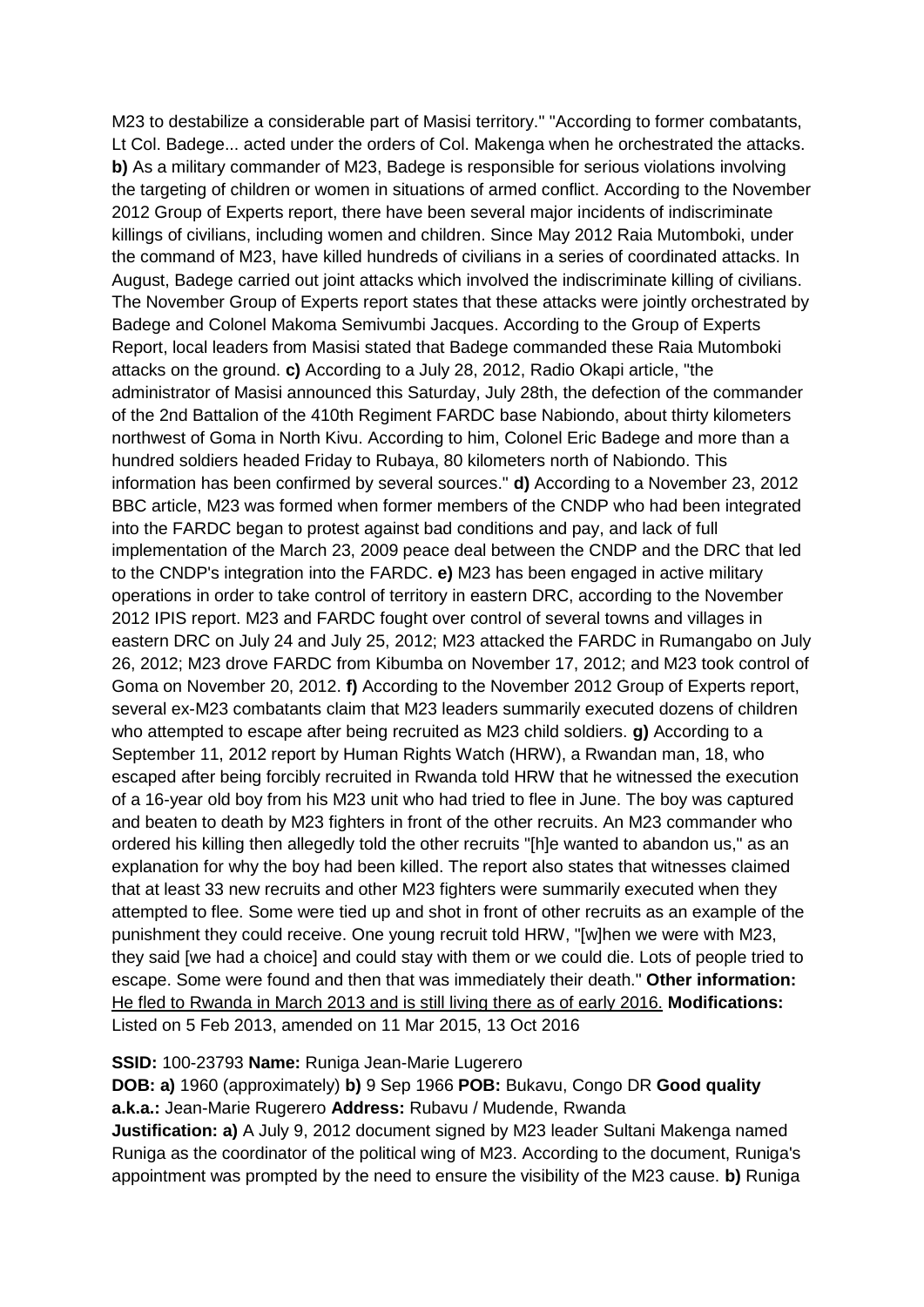is named as the "President" of the M23 in postings on the group's website. His leadership role is corroborated by the November 2012 Group of Experts report, which refers to Runiga as the "leader of the M23". **c)** According to a December 13, 2012 Associated Press article, Runiga showed the Associated Press a list of demands that he said will be presented to the Congolese government. Included in the demands are the resignation of Kabila and the dissolution of the national assembly. Runiga indicated that if given the opportunity, M23 could retake Goma. "And at this time we will not retreat," Runiga told the Associated Press. He also indicated that M23's political branch should resume its control of Goma as a precondition to negotiations. "I think our members who are in Kampala represent us. In due time I will be there, too. I am waiting for things to be organized and when Kabila will be there, I will go, too," Runiga said. **d)** According to a November 26, 2012 Le Figaro article, Runiga met with DRC President Kabila on November 24, 2012 to begin discussions. Separately, in an interview with Le Figaro, Runiga stated, "M23 is composed primarily of former FARDC military members who defected to protest the non-respect of the March 23, 2009 accords." He added, "M23's soldiers are deserters from the army who left with their arms in hand. Recently, we recovered a lot of equipment from a military base in Bunagana. For the moment, this allows us to regain territory each day and to repel all the attacks from the FARDC. Our revolution is Congolese, led by the Congolese, for the Congolese people." **e)**  According to a November 22, 2012 Reuters article, Runiga stated that M23 had the capacity to hang on to Goma after M23's forces were bolstered by mutinying Congolese soldiers from the FARDC: "Firstly we have a disciplined army, and also we have the FARDC soldiers who've joined us. They're our brothers, they'll be retrained and recycled then we'll work with them." **f)** According to a November 27, 2012 article published in The Guardian, Runiga indicated that M23 would refuse to obey a call by regional leaders of the International Conference of the Great Lakes to leave Goma in order to pave the way for peace talks. Instead, Runiga stated that M23's withdrawal from Goma would be the result, not a precondition, of negotiation. **g)** According to the 15 November 2012 Final Report of the Group of Experts, Runiga led a delegation that travelled to Kampala, Uganda on July 29, 2012 and finalized the M23 movement's 21-point agenda ahead of anticipated negotiations at the International Conference on the Great Lakes Region. **h)** According to a November 23, 2012 BBC article, M23 was formed when former members of the CNDP who had been integrated into the FARDC began to protest against bad conditions and pay, and lack of full implementation of the March 23, 2009 peace deal between the CNDP and the DRC that led to the CNDP's integration into the FARDC. **i)** M23 has been engaged in active military operations in order to take control of territory in eastern DRC, according to the November 2012 IPIS report. M23 and FARDC fought over control of several towns and villages in eastern DRC on July 24 and July 25, 2012; M23 attacked the FARDC in Rumangabo on July 26, 2012; M23 drove FARDC from Kibumba on November 17, 2012; and M23 took control of Goma on November 20, 2012. **j)** According to the November 2012 Group of Experts report, several ex-M23 combatants claim that M23 leaders summarily executed dozens of children who attempted to escape after being recruited as M23 child soldiers. **k)** According to a September 11, 2012 report by Human Rights Watch (HRW), a Rwandan man, 18, who escaped after being forcibly recruited in Rwanda told HRW that he witnessed the execution of a 16-year old boy from his M23 unit who had tried to flee in June. The boy was captured and beaten to death by M23 fighters in front of the other recruits. An M23 commander who ordered his killing then allegedly told the other recruits "[h]e wanted to abandon us," as an explanation for why the boy had been killed. The report also states that witnesses claimed that at least 33 new recruits and other M23 fighters were summarily executed when they